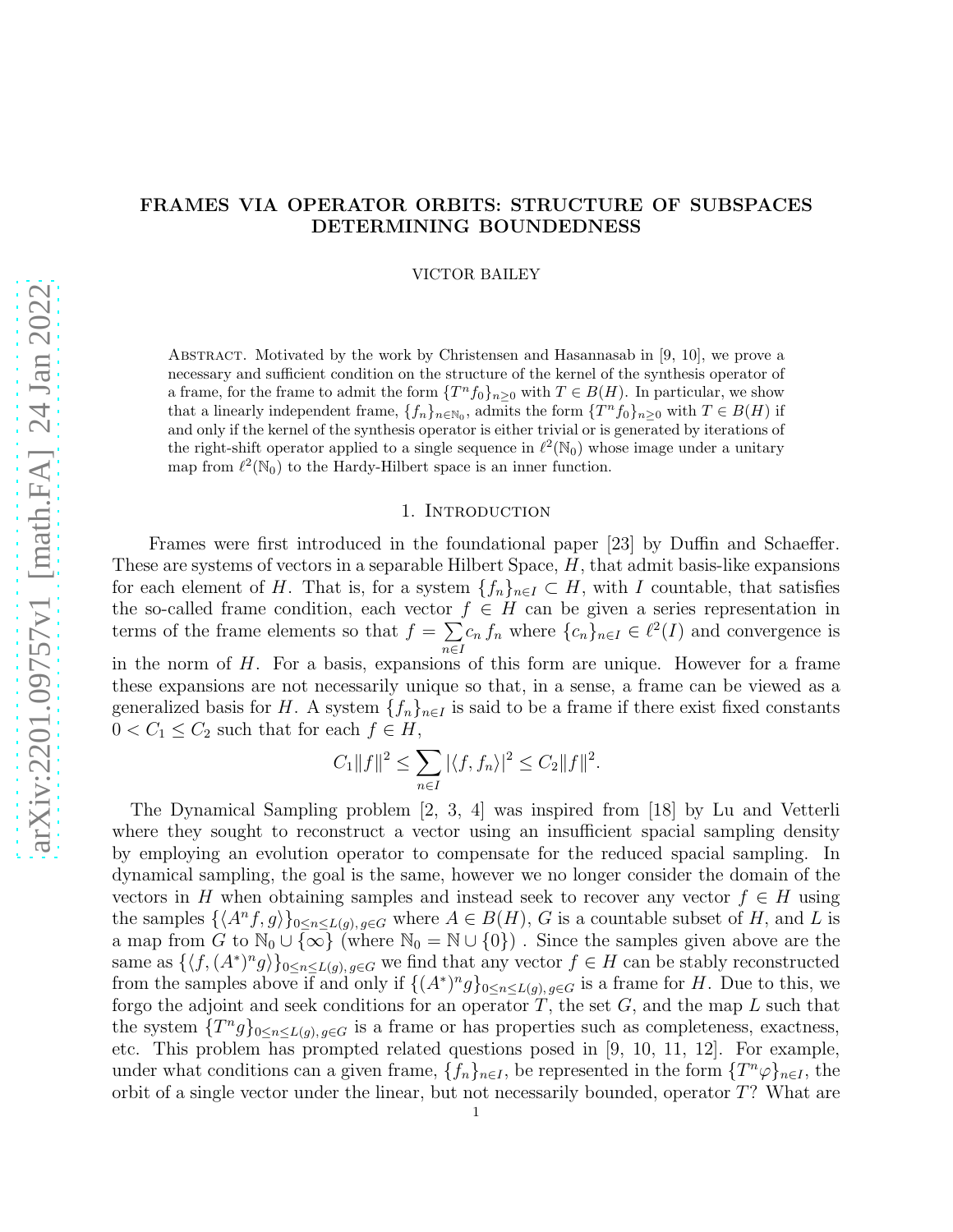#### 2 VICTOR BAILEY

necessary and sufficient conditions for the operator  $T$  to be bounded? Can we characterize the set of vectors,  $\varphi$ , such that  $\{T^n\varphi\}_{n\in I}$  is a frame for H?

In the sequel,  $H$  will be separable and infinite-dimensional. Herein we present a necessary and sufficient condition on the structure of the kernel of the synthesis operator of a frame, for the frame to admit the form  $\{T^n f_0\}_{n\geq 0}$  with  $T \in B(H)$ . Note that by Proposition 2.3 in [9], a frame can be represented as the orbit of a vector under a linear operator,  $T$ , if and only if the frame is a linearly independent set. As follows from Theorem 2.3 in [10], a frame,  $\{f_n\}_{n\in\mathbb{N}_0}$ , admits the form  $\{T^n f_0\}_{n\geq 0}$  with T bounded if and only if the kernel of the synthesis operator is invariant under right-shifts.

To state our principal theorem, we introduce the Hardy-Hilbert space,  $H^2(\mathbb{D})$ , which consists of functions analytic on  $\mathbb{D}$ , the open unit disk in  $\mathbb{C}$ , having power series representations with square-summable complex coefficients. Let  $V : \ell^2(\mathbb{N}_0) \to H^2(\mathbb{D})$  where  $V(c_0, c_1, \ldots) = \sum$  $n \geq 0$  $c_n z^n$ . Then V is a unitary operator that satisfies  $VS = M_z V$  where S is the right-shift operator on  $\ell^2(\mathbb{N}_0)$  and  $M_z$  is a multiplication operator on  $H^2(\mathbb{D})$  defined by  $(M_z f)(z) = z f(z)$  for  $f \in H^2(\mathbb{D})$ . An inner function is a function in  $H^2(\mathbb{D})$  whose radial boundary values have modulus 1 almost everywhere on the unit circle T. Our main result is the theorem immediately below.

**Theorem.** Let  $\{f_n\}_{n\in\mathbb{N}_0}$  be a linearly independent frame. Then the following are equivalent: (*i*.)  $\{f_n\}_{n\in\mathbb{N}_0}$  admits the form  $\{T^n f_0\}_{n\geq 0}$  with T bounded.

 $(ii.) \{f_n\}_{n\in\mathbb{N}_0}$  is either a Riesz basis or  $N_U$ , the kernel of the synthesis operator, is generated by the vectors  $\{S^n c\}_{n\geq 0}$  for some fixed scalar sequence  $c \in \ell^2(\mathbb{N}_0)$  such that  $V(c) \in H^2(\mathbb{D})$ is an inner function.

We will also give additional results regarding operator orbit representations for Riesz frames, which are frames that satisfy the subframe property with uniform frame bounds. For details regarding of Riesz frames, we refer to [7, 8].

## 2. Results

**Definition 1.** A frame,  $\{f_n\}_{n\in I} \subset H$ , with the property that for every  $J \subset I$ ,  $\{f_n\}_{n\in J}$  is a frame sequence, i.e. a frame for its closed span, with uniform frame bounds  $C_1$  and  $C_2$  is said to be a Riesz frame.

Note that not every frame exhibits the subframe property (satisfies the condition that every subsequence is a frame sequence), however it is the case that every subsequence of a Riesz basis is a Riesz sequence (i.e. a Riesz basis for its closed span).

**Definition 2.** Given  $\{e_n\}_{n\in I} \subset H$  is an orthonormal basis, a Riesz basis is any family of the form  ${Ae_n}_{n\in I}$  where  $A \in B(H)$  is a bijection.

By Theorem 7.13 in [14], a sequence  ${f_n}_{n\in I} \subset H$  is a Riesz basis if and only if it is a bounded and unconditional basis for  $H$ . By Theorem 7.4.3 in [6], every Riesz frame contains a Riesz basis. However, Riesz frames are distinct from so-called near-Riesz bases as detailed in [6].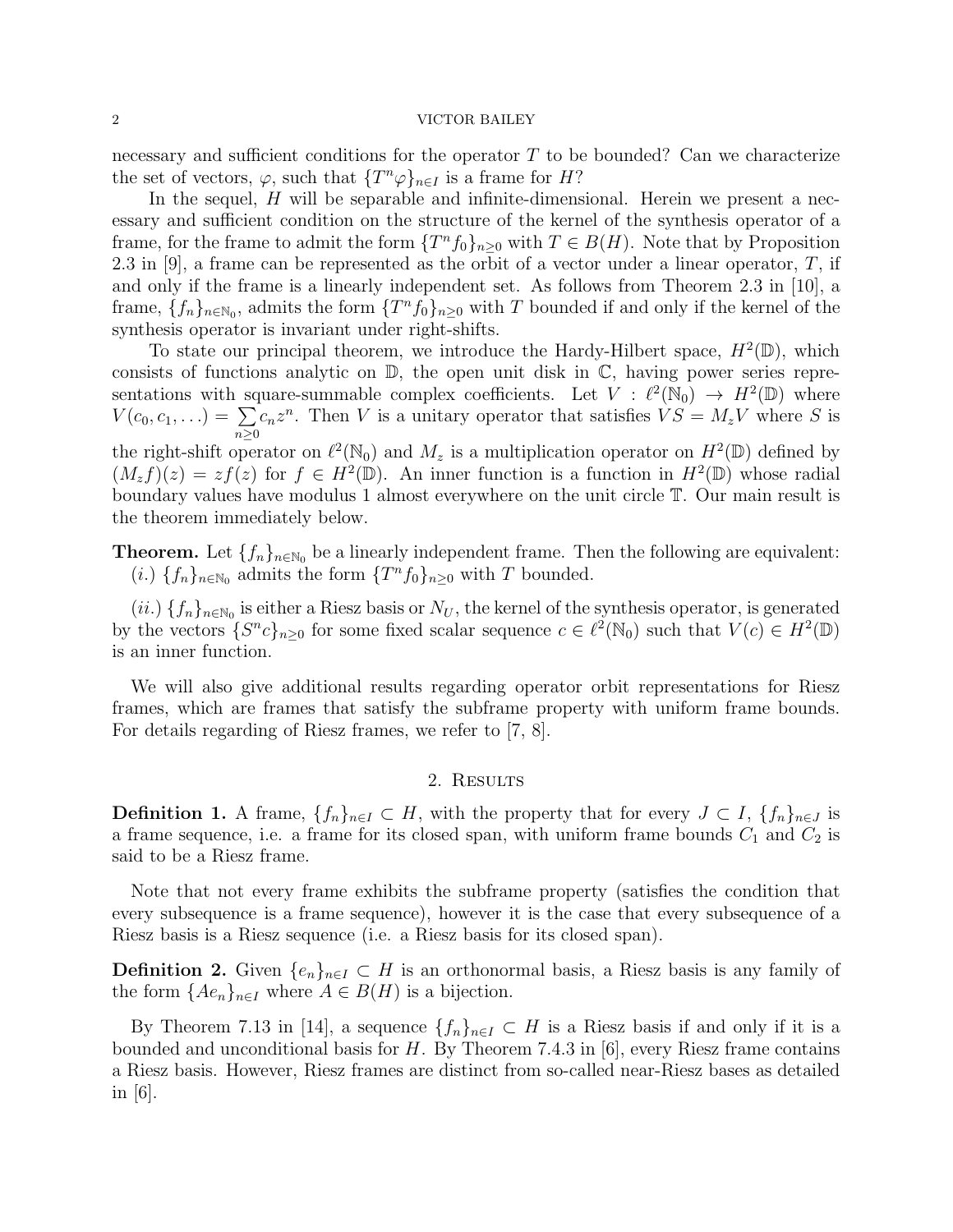**Theorem 3.** An overcomplete Riesz frame in H cannot admit the form  $\{T^n\varphi\}_{n\geq 0}$  for any linear operator T.

Proof. Every linearly independent Riesz frame is a Riesz basis by Lemma 2.2 in [8]. Thus, an overcomplete Riesz frame must be a linearly dependent set. By Proposition 2.3 in [9], the result follows.  $\Box$ 

**Corollary 4.** A frame of the form  $\{T^n\varphi\}_{n\geq 0}$  cannot be a Riesz frame if T is a normal operator.

*Proof.* If  $\{T^n\varphi\}_{n\geq 0}$  is a Riesz frame, then the system must be minimal by Theorem 3. That is, if  $\{T^n\varphi\}_{n\geq 0}$  is a Riesz frame, then the frame is exact. However, when T is normal, by Proposition 4.1 in [4], a system of the form  $\{T^n\varphi\}_{n\geq 0}$  can never be exact.

**Remark 5.** It was proved in [4] that for a normal operator T, a system  $\{T^n\varphi\}_{n\geq 0}$  is a frame if and only if  $T = \sum$ j∈I  $\lambda_j P_j$  where  $P_j$  is a rank one orthogonal projection for each j and

 $\{\lambda_k\}_{k\in I}\subset\mathbb{D}$  is a uniformly separated sequence such that  $|\lambda_k|\to 1$  and  $C_1\leq \frac{||P_j\varphi||}{\sqrt{1-||\lambda_k||}}$  $\frac{|P_j \varphi||}{1-|\lambda_k|^2} \leq C_2,$ for some positive constants  $C_1$  and  $C_2$ . By Corollary 4, frames generated by orbits of operators of this form can never admit the subframe property with uniform frame bounds.

Proposition 6. Every Riesz frame can be represented as a finite union of the form U  $\bigcup_{1 \leq i \leq N} \{T_i^n \varphi_i\}_{n \geq 0}$  with  $T_i \in B(H)$  for each  $i \in \{1, \ldots, N\}$ .

*Proof.* Every Riesz frame can be represented as a finite union of Riesz sequences by Corollary 2.5 in [8]. Each Riesz sequence in the finite union is bounded, so a Riesz frame must be norm bounded below. By Theorem 2.1 in  $[9]$ , the result follows.

**Definition 7.** The synthesis operator for a frame,  $\{f_n\}_{n\in\mathbb{N}_0}$ , is the map  $U: \ell^2(\mathbb{N}_0) \to H$ such that  $U\{c_n\}_{n\in\mathbb{N}_0}=\sum_{n\geq 0}$  $n \geq 0$  $c_n f_n$ .

Letting  $C_2$  be the upper frame bound, we have  $||Uc||_H \leq \sqrt{C_2} ||c||_{\ell^2(\mathbb{N}_0)}$  for all scalar sequences  $c \in \ell^2(\mathbb{N}_0)$  so that U is a bounded linear operator.

**Definition 8.** A subspace of a Hilbert space, is a subset of  $H$  that is closed in the topological sense in addition to being closed under the vector space operations.

Here we have used the definition of subspace given in [19]. Note that the kernel of any bounded linear operator is always a topologically closed vector space.

**Definition 9.** The right-shift operator on  $\ell^2(\mathbb{N}_0)$  is the map  $S : \ell^2(\mathbb{N}_0) \to \ell^2(\mathbb{N}_0)$  where  $S(x_0, x_1, x_2 \ldots) = (0, x_0, x_1, x_2, \ldots).$ 

**Definition 10.** Given an operator  $A \in B(H)$  and a subspace  $W \subset H$ , if  $AW \subset W$ , then W is invariant subspace for A (or invariant under A). If both W and  $W^{\perp}$  are invariant subspaces for A, then  $W$  is a reducing subspace for  $A$ .

**Proposition 11.** If  $\{f_n\}_{n\in\mathbb{N}_0}$  is a frame such that  $N_U$  is a reducing subspace of the right-shift operator, then  $\{f_n\}_{n\in\mathbb{N}_0}$  is a Riesz basis.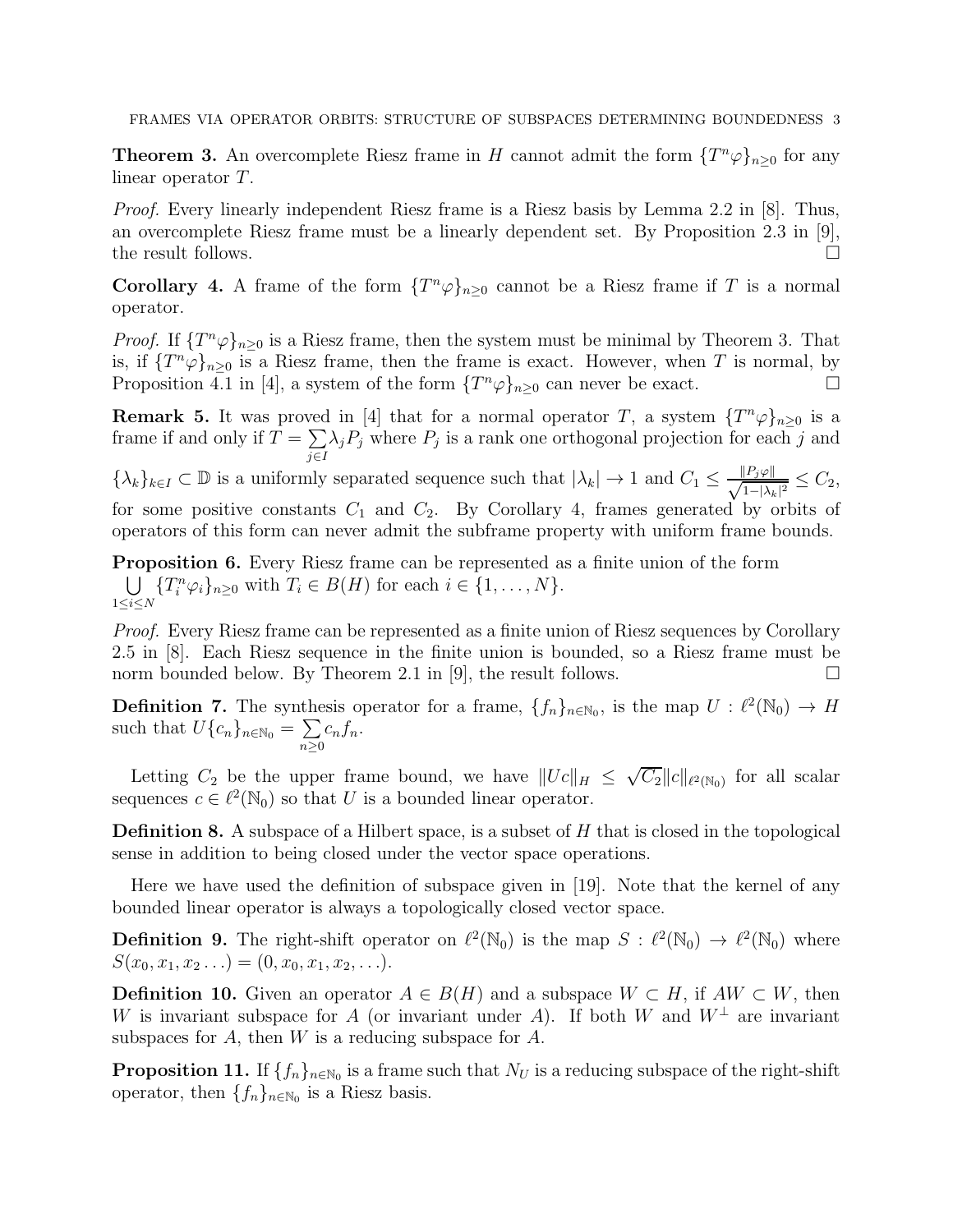#### 4 VICTOR BAILEY

*Proof.* Given  $N_U$  is a reducing subspace of the right-shift operator, by Theorem 2.2.1 in [19] we have  $N_U = \ell^2(\mathbb{N}_0)$  or  $N_U = \{0\}$ . Since  $\{f_n\}_{n \in \mathbb{N}_0}$  is complete, this implies  $N_U = \{0\}$ . It follows that  $\{f_n\}_{n\in\mathbb{N}_0}$  is a Riesz basis.

 $\Box$ 

**Lemma 12.** Let  $W \subset \ell^2(\mathbb{N}_0)$  be a non-trivial subspace such that  $V(W) = E \subset H^2(\mathbb{D})$ . Then E is invariant under  $M_z$  if and only if  $W \subset \ell^2(\mathbb{N}_0)$  is invariant under right-shifts.

*Proof.* Given  $V(W) = E \subset H^2(\mathbb{D})$ , E is a non-trivial subspace of  $H^2(\mathbb{D})$ . Also we have  $V S V^* = M_z$ . Suppose E is invariant under  $M_z$ . Then  $M_z(E) \subset E$ . That is  $M_z(E) =$  $VSV^*(E) = V(S(W)) \subset E$ . Since V is injective, if  $S(W) \not\subset W$ , then  $M_z(E) = V(S(W)) \not\subset V(S(W))$ .  $V(W) = E$ . Similarly, if  $W \subset \ell^2(\mathbb{N}_0)$  invariant under right-shifts then E is invariant under  $M_z$ .

The following result was proved for frames indexed by  $\mathbb{Z}$  in [10], but an effortless reworking shows that the theorem holds for frames indexed by  $\mathbb{N}_0$  as well.

**Theorem 13.** Let  $\{f_n\}_{n\in\mathbb{N}_0}$  be a frame admitting the form  $\{T^n f_0\}_{n\geq 0}$  for some linear operator  $T : \text{span}\{f_n\}_{n\in\mathbb{N}_0} \to \text{span}\{f_n\}_{n\in\mathbb{N}_0}$ . Then T is bounded if and only if  $N_U$  is invariant under right-shifts.

**Definition 14.** An invariant subspace,  $W$ , for an operator,  $A$ , is cyclic if there exists a vector g such that  $W = \overline{\text{span}}\{A^n g : n \ge 0\}$ . That is, W is generated by the vectors  $\{A^n g\}_{n \ge 0}$ .

**Theorem 15.** Let  $\{f_n\}_{n\in\mathbb{N}_0}$  be a linearly independent frame. Then the following are equivalent:

(*i*.)  $\{f_n\}_{n\in\mathbb{N}_0}$  admits the form  $\{T^n f_0\}_{n\geq 0}$  with T bounded.

 $(ii.) \{f_n\}_{n\in\mathbb{N}_0}$  is either a Riesz basis or  $N_U$  is generated by the vectors  $\{S^nc\}_{n\geq 0}$  for some fixed scalar sequence  $c \in \ell^2(\mathbb{N}_0)$  such that  $V(c) \in H^2(\mathbb{D})$  is an inner function.

*Proof.* Any linearly independent frame,  $\{f_n\}_{n\in\mathbb{N}_0}$ , admits the form  $\{T^n f_0\}_{n\geq 0}$  for some linear operator T. By Theorem 13, the operator T is bounded if and only if  $N_U$  is invariant under right-shifts. Thus we only need to prove equivalence of  $(ii)$  and the property that  $N_U$  is invariant under right-shifts. Suppose  $N_U$  is invariant under right-shifts. Then, by Lemma 12, its image under V in  $H^2(\mathbb{D})$  is an invariant subspace of the operator  $M_z$ . That is,  $E = V(N_U) \subset H^2(\mathbb{D})$  has the property that  $M_z(E) \subset E$ . Hence, by Beurling's Theorem we have  $E = \{0\}$  or  $E = \psi H^2(\mathbb{D})$  for some inner function  $\psi \in H^2(\mathbb{D})$ . If  $E = \{0\}$ then since V is injective we have  $N_U = \{0\}$ , so that  $\{f_n\}_{n \in \mathbb{N}_0}$  is a Riesz basis. Otherwise,  $E = \psi H^2(\mathbb{D})$  and by Corollary 2.2.13 in [19], E is a cyclic invariant subspace of  $M_z$ . In particular,  $E = \overline{\text{span}}\{M_z^n \psi : n \geq 0\}$ . Since  $N_U = V^*(E) = V^*(\psi H^2(\mathbb{D})) = V^*(\overline{\text{span}}\{M_z^n \psi : n \geq 0\})$  $n \ge 0$ ) =  $\overline{\text{span}}\{V^* M_z^n \psi : n \ge 0\} = \overline{\text{span}}\{V^* M_z^n V_c : n \ge 0\} = \overline{\text{span}}\{S^n c : n \ge 0\}$ , in this case we have  $N_U$  is is generated by the vectors  $\{S^n c\}_{n\geq 0}$  for some fixed scalar sequence  $c \in \ell^2(\mathbb{N}_0)$  such that  $V(c) = \psi \in H^2(\mathbb{D})$  is an inner function. For the other direction, first assume that  $\{f_n\}_{n\in\mathbb{N}_0}$  is a Riesz basis. Then since  $\{f_n\}_{n\in\mathbb{N}_0}$  is  $\omega$ -independent, we get  $N_U = \{0\}$  and thus  $N_U$  is invariant under right-shifts. Now, if  $N_U$  is generated by the vectors  ${S^n c}_{n\geq 0}$  for some fixed scalar sequence  $c \in \ell^2(\mathbb{N}_0)$  such that  $V(c) = \psi \in H^2(\mathbb{D})$  is an inner function, then  $V(N_U) = V(\overline{\text{span}}\{S^n c : n \ge 0\}) = \overline{\text{span}}\{VS^n c : n \ge 0\} = \overline{\text{span}}\{VS^n V^* \psi :$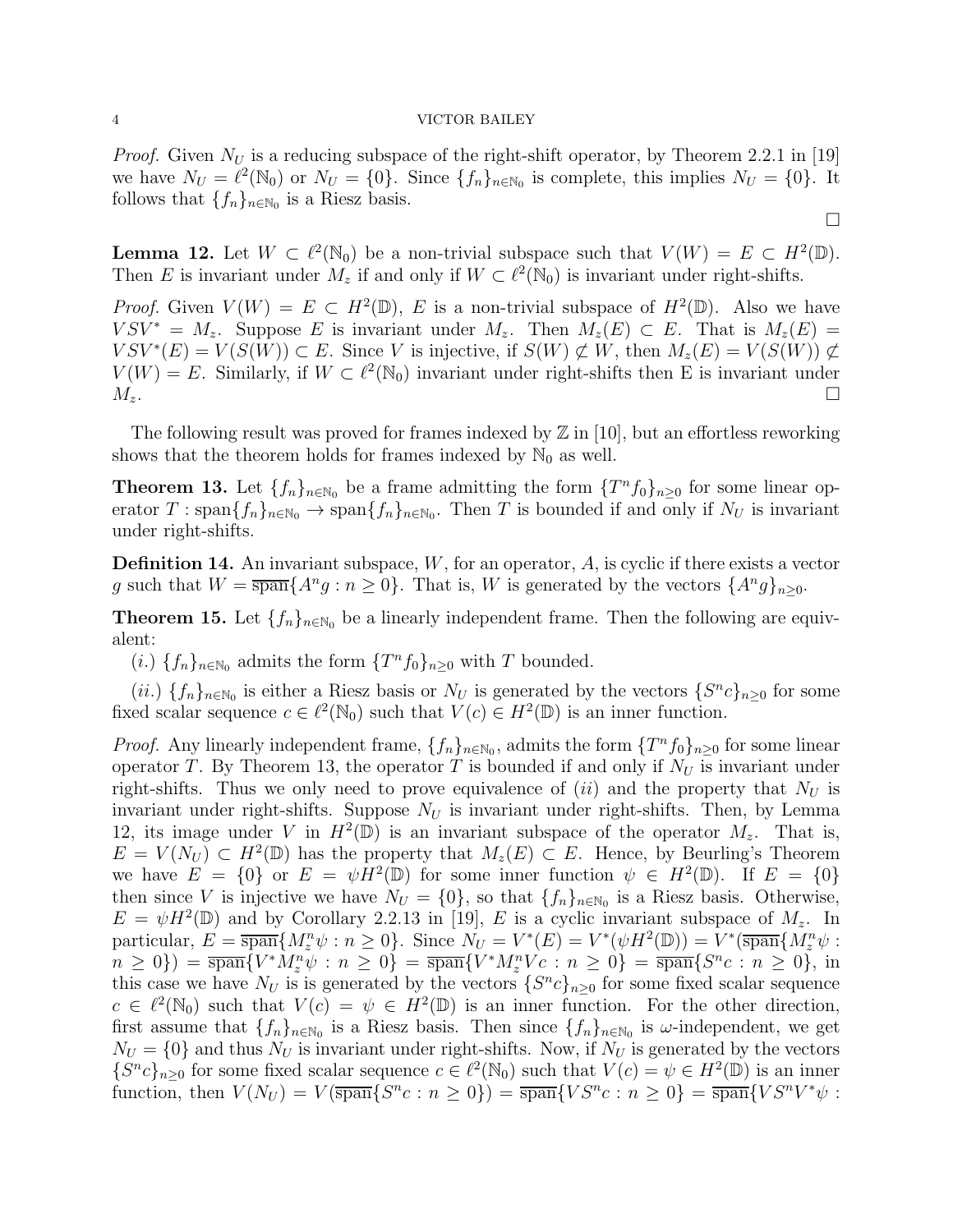$n \geq 0$ } =  $\frac{1}{\text{span}}\{M_z^n\psi : n \geq 0\} = \psi H^2(\mathbb{D})$  (the last equality follows since  $\frac{1}{\text{span}}\{M_z^n\psi : n \geq 0\}$ contains all functions of the form  $\psi p(z)$ , where p is a polynomial and polynomials are dense in  $H^2(\mathbb{D})$ ). By Helson and Lowdenslager (Theorem 1 of Ch. 7 in [16]) we get that  $\psi H^2(\mathbb{D})$ is invariant under  $M_z$  for any inner function  $\psi$ . Thus as  $N_U = V^*(\psi H^2(\mathbb{D}))$  it follows that  $N_U$  is invariant under right-shifts.

 $\Box$ 

Some of the simplest invariant subspaces of the operator  $M_z$  are those comprised of functions in  $H^2(\mathbb{D})$  with zeros on some subset of  $\mathbb{D}$ . For example, for any  $z_0 \in \mathbb{D}$ , the set  ${f \in H^2(\mathbb{D}) : f(z_0) = 0}$  is an invariant subspace of  $M_z$ . By Beurling's Theorem, we get  ${f \in H^2(\mathbb{D}) : f(z_0) = 0} = \psi H^2(\mathbb{D})$  for some inner function  $\psi$ . In particular, the inner function  $\psi_0(z) = \frac{z_0 - z}{1 - \overline{z_0}z}$  satisfies  $\{f \in H^2(\mathbb{D}) : f(z_0) = 0\} = \psi_0 H^2(\mathbb{D})$ . Given  $\{z_1, \ldots, z_k\} \subset \mathbb{D}$ , the set  $\{f \in \overline{H^2(\mathbb{D})} : f(z_1) = \ldots = f(z_k) = 0\}$  is also an invariant subspace of  $M_z$  and the inner function  $\phi(z) = \prod$ k  $j=1$  $z_j-z$  $\frac{z_j - z}{1 - \overline{z_j}z}$  satisfies  $\{f \in H^2(\mathbb{D}) : f(z_1) = \ldots = f(z_k) = 0\} = \phi H^2(\mathbb{D}).$ Functions that are constant multiples of products of the form  $\phi$  above are known as finite Blaschke products.

**Definition 16.** Let  $d \in \mathbb{T}$ ,  $r \in \mathbb{N}_0$ , and  $\{\rho_j\} \subset \mathbb{D} \setminus \{0\}$  satisfy  $\sum_{j=1}^{\infty} (1 - |\rho_j|) < \infty$ . A Blaschke product is an inner function of the form  $\psi(z) = dz^r \prod_{r=0}^{\infty}$  $j=1$  $\rho_j$  $\frac{\overline{\rho_j}}{|\rho_j|} \cdot \frac{\rho_j-z}{1-\overline{\rho_j}}$  $\frac{\rho_j - z}{1 - \overline{\rho_j} z}$ . Given  $k < \infty$ , a finite Blaschke product is an inner function of the form  $\phi(z) = d \prod$ k  $\lambda_j-z$  $\frac{\lambda_j - z}{1 - \overline{\lambda_j} z}$  where  $\{\lambda_1, \ldots \lambda_k\} \subset \mathbb{D}$ .

As shown in [16], every inner function is a uniform limit of Blaschke products and every inner function can be factored into a product of a (finite or infinite) Blaschke product and a function with no zeros on D.

 $j=1$ 

**Proposition 17.** Suppose an overcomplete frame,  $\{f_n\}_{n\in\mathbb{N}_0}$ , admits the form  $\{T^n f_0\}_{n\geq 0}$ with T bounded. Then the inner function,  $V(c)$ , in Theorem 15 is not a finite Blaschke product.

*Proof.* Let  $\{f_n\}_{n\in\mathbb{N}_0}$  be an overcomplete frame that admits the form  $\{T^n f_0\}_{n\geq 0}$  with T bounded. Then by Theorem 15, we have  $N_U$  is generated by the vectors  $\{S^n c\}_{n\geq 0}$  for some fixed scalar sequence  $c \in \ell^2(\mathbb{N}_0)$  such that  $V(c) \in H^2(\mathbb{D})$  is an inner function. If the inner function,  $V(c)$ , is a finite Blaschke product,  $\phi(z) = d \prod$ k  $j=1$  $\lambda_j-z$  $\frac{\lambda_j - z}{1 - \overline{\lambda_j}z}$ , then by Theorem 3.14 in [20] the subspace  $H^2(\mathbb{D}) \ominus \phi H^2(\mathbb{D}) = (\phi H^2(\mathbb{D}))^\perp$  has dimension  $k < \infty$ . Since  $V(N_U) = \phi H^2(\mathbb{D})$ and as V is unitary, we have for any  $r \in N_U^{\perp}$  and  $h \in N_U$ ,  $0 = \langle r, h \rangle = \langle V(r), V(h) \rangle$  so that  $V(r) \in (\phi H^2(\mathbb{D}))^{\perp}$  and thus  $dim(N_U^{\perp})$  is finite as  $V(N_U^{\perp}) \subset (\phi H^2(\mathbb{D}))^{\perp}$ . However, as  $N_U^{\perp} = \overline{Rng}(U^*)$  and  $U^*: H \to \ell^2(\mathbb{N}_0)$  is the adjoint of the synthesis operator of the frame,  ${T^n f_0}_{n\geq 0}$ , by Lemma 5.2.1 in [6],  $U^*$  is injective. As H is infinite dimensional, this implies  $\overline{Rng}(U^*)$  is infinite dimensional as well so that  $dim(N_U^{\perp})$  cannot be finite, a contradiction. Thus  $V(c)$  cannot be a finite Blaschke product.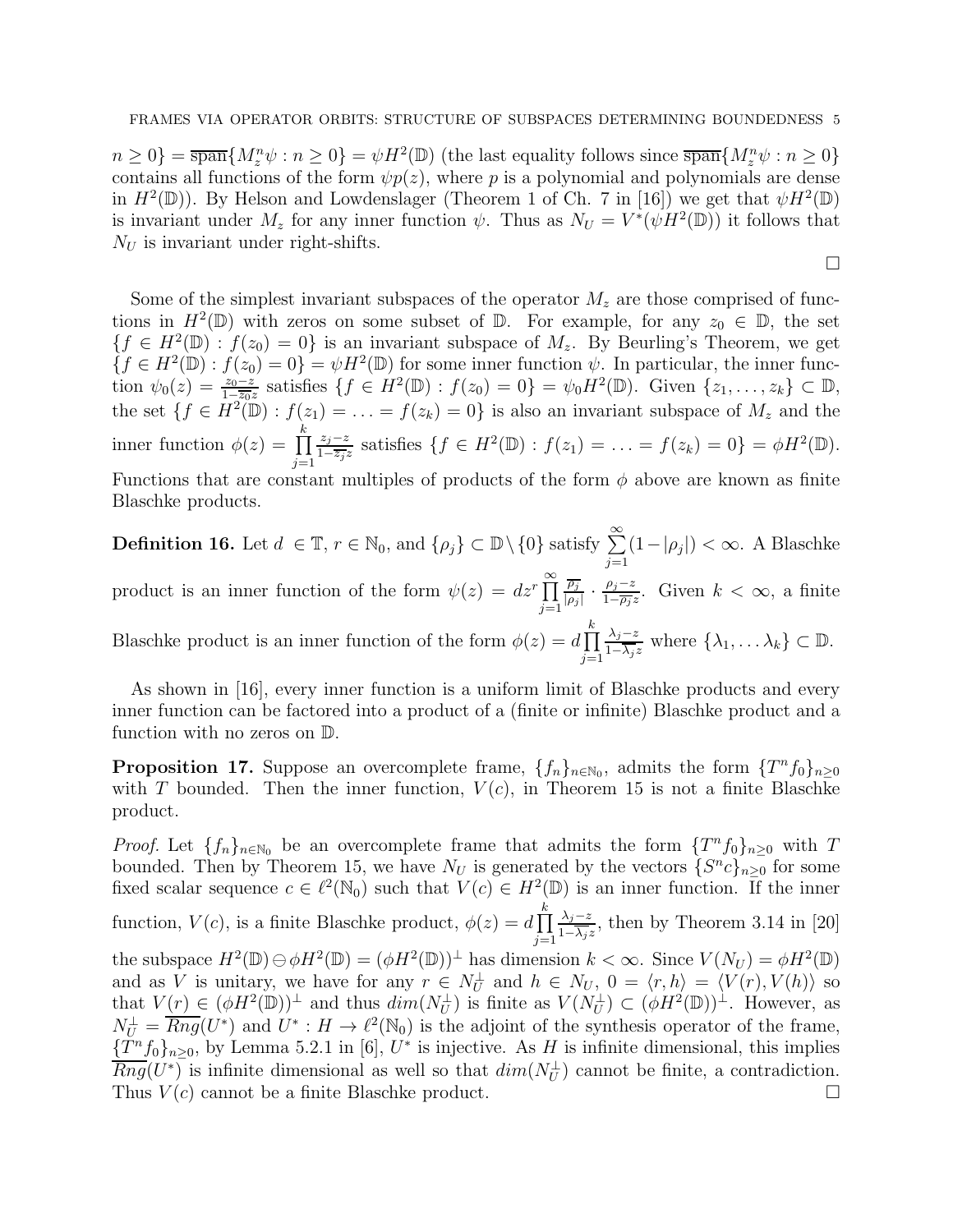### 6 VICTOR BAILEY

## 3. Acknowledgements

The author would like to thank Akram Aldroubi, Chris Heil, and Michael Lacey for their sustained support and encouragement as well as Ole Christensen for his helpful comments and suggestions. The research for this paper was partially supported by NSF (GR00005063) as well as a grant from the Simons Foundation.

#### **REFERENCES**

- [1] E. Abakumov, A. Borichev, "Shift Invariant Subspaces with Arbitrary Indices in  $l^p$  Spaces," Journal of Functional Analysis 188, 1–26 , (2002).
- [2] A. Aldroubi, C. Cabrelli, U. Molter, S. Tang, "Dynamical Sampling," Applied and Computational Harmonic Analysis, (2017).
- [3] A. Aldroubi, A. Petrosyan, "Dynamical Sampling and Systems from Iterative Actions of Operators," Frames and Other Bases in Abstract and Function Spaces, pages 15-26, (2017).
- [4] A. Aldroubi, C. Cabrelli, U. Molter, A. F. Cakmak, A. Petrosyan "Iterative Actions of Normal Operators," Journal of Functional Analysis 272(3), (2016).
- [5] A. Beurling, "On Two Problems Concerning Linear Transformations in Hilbert Space," Acta Mathematica, 81, 239-255, (1949).
- [6] O. Christensen, "An Introduction to Frames and Riesz Bases," Applied and Numerical Harmonic Analysis, (2016).
- [7] O. Christensen, "Frames Containing a Riesz Basis and Approximation of the Frame Coefficients Using Finite-Dimensional Methods," Journal of Mathematical Analysis and Applications 199,  $256 - 270$ ,  $(1995)$ .
- [8] O. Christensen, A. Lindner, "Decomposition of Riesz Frames and Wavelets into a Finite Union of Linearly Independent Sets," Linear Algebra and its Applications 355, 147-159, (2002).
- [9] O. Christensen, M. Hasannasab, "Frame Properties of Systems Arising Via Iterated Actions of Operators," Applied and Computational Harmonic Analysis 46 664–673, (2016).
- [10] O. Christensen, M. Hasannasab, "Operator Representations of Frames: Boundedness, Duality, and Stability," Integral Equations and Operator Theory, (2017).
- [11] O. Christensen, M. Hasannasab, D. Stoeva, "Operator Representations of Sequences and Dynamical Sampling," Sampling Theory in Signal and Image Processing, (2019).
- [12] O. Christensen, M. Hasannasab, F. Philipp, "Frame Properties of Operator Orbits," Mathematische Nachrichten Volume 293, Issue 1, pages 52-66, (2020).
- [13] J. Conway, "A Course in Functional Analysis," Graduate Texts in Mathematics, (1990).
- [14] C. Heil, "A Basis Theory Primer," Applied and Numerical Harmonic Analysis, (2011).
- [15] H. Helson, D. Lowdenslager, "Prediction Theory and Fourier Series in Several Variables," Acta Mathematica volume 99, pages 165–202, (1958).
- [16] K. Hoffman, "Banach Spaces of Analytic Functions," Dover Publications, Inc., (2007).
- [17] P. Lax, "Translation Invariant Spaces," Acta Mathematica 101, 163-178, (1959).
- [18] Y.M. Lu, M. Vetterli, "Spatial super-resolution of a diffusion field by temporal oversampling in sensor networks," IEEE International Conference on Acoustics, Speech and Signal Processing. ICASSP 2009, pages 2249–2252, (2009).
- [19] R. Mart´ınez-Avenda˜no, P. Rosenthal, "An Introduction to Operators on the Hardy-Hilbert Space," Graduate Texts in Mathematics, (2007).
- [20] H. Radjavi, P. Rosenthal, "Invariant Subspaces" Ergebnisse Der Mathematik Und Ihrer Grenzgebiete. 2. Folge, 77, (1973).
- [21] W. Rudin, "Real and Complex Analysis," McGraw-Hill International Editions, (1987).
- [22] W. Rudin, "Functional Analysis" International Series in Pure and Applied Mathematics, (1991).
- [23] A.C. Schaeffer, R.J. Duffin "A Class of Nonharmonic Fourier Series" Transactions of the American Mathematical Society Vol. 72, No. 2, pp. 341-366, (1952).